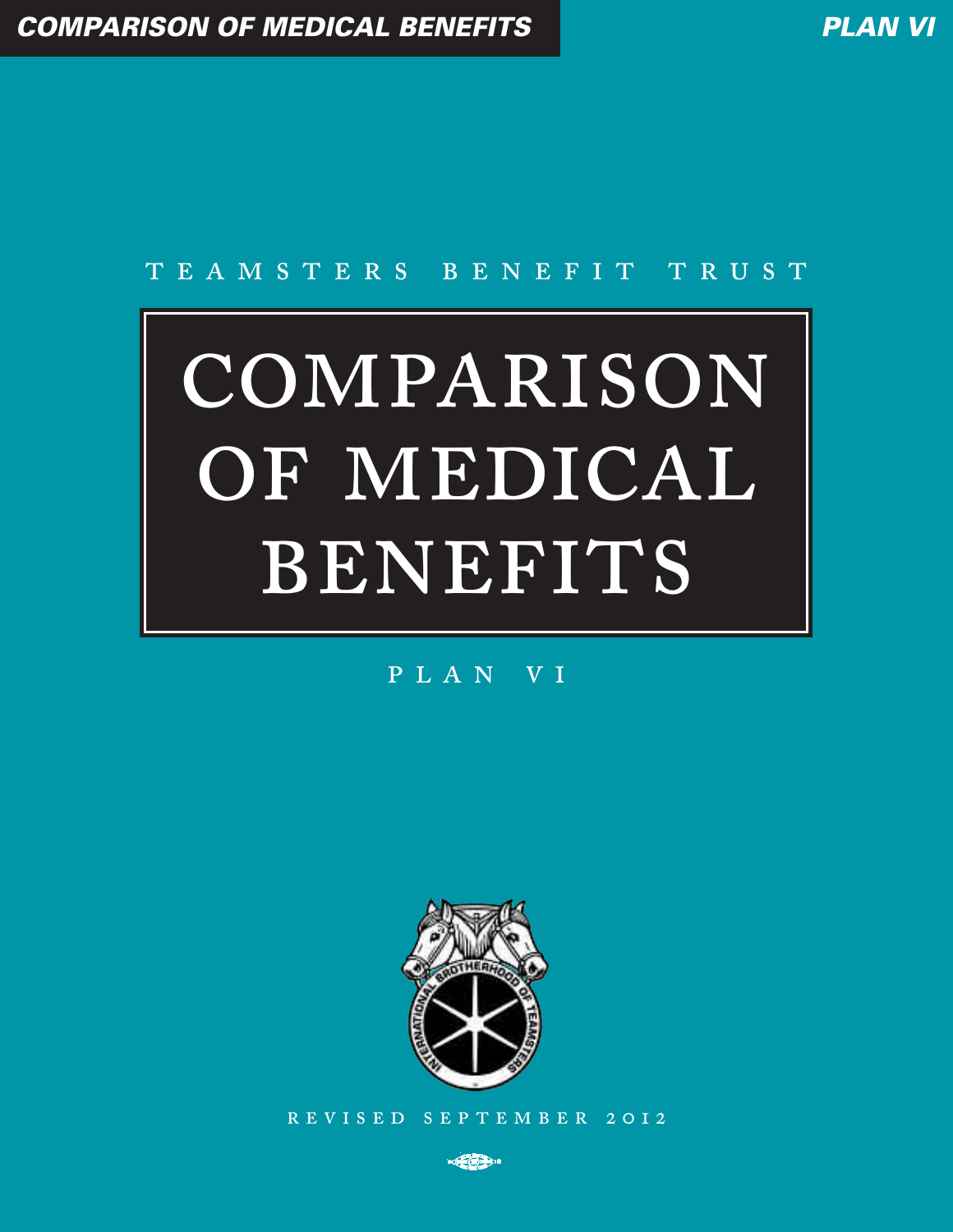# *COMPARISON OF MEDICAL BENEFITS—PLAN VI*

**SUMMARY:** This brochure provides a brief summary of medical benefits offered by each medical option. For a full Plan description, refer to the specific Plan materials (*Guide to Your Benefits, Summary of Coverage, Plan Change Notices, Summary of Material Modifications* or HMO disclosure information).

*HMO:* An HMO is a Health Maintenance Organization. Under Plan VI, TBT offers Kaiser for the HMO option. Refer to the HMO's *Evidence of Coverage* for details and enrollment requirements.

*PPO:* A PPO is a Preferred Provider Organization (hospital, physician or other provider) belonging to the Blue Cross Prudent Buyer network. A non-PPO is a provider that does not belong to the Blue Cross Prudent Buyer network. PPO claims are paid based on contract rates. All non-PPO claims are paid based on Usual, Customary and Reasonable (UCR) charges that are usually higher than the PPO contract rates (resulting in higher out-ofpocket expenses). Your *Summary of Coverage* shows the difference between PPO and non-PPO coverage under Plan VI. Covered persons are responsible for using PPO providers to reduce out-of-pocket costs. Since participating providers change often, check that a doctor or hospital is a PPO provider before receiving services by calling Blue Cross toll-free at (888) 887-3725. Call (800) 810-2583 for providers outside of California.

*UCR:* All non-PPO claims are paid based on Usual, Customary and Reasonable (UCR) charges (see PPO above).

#### *Blue Cross Life and Health:* Notify Blue

Cross Life and Health at (800) 274-7767 in advance of a non-emergency hospital stay and within 72 hours of an emergency admission.

*TAP:* Teamsters Assistance Program (TAP) must oversee and pre-approve all alcohol and drug dependency treatment. Call (800) 253-TEAM or (510) 562-3600.

|                                                                                                                                                                                                                             | <b>INDEMNITY MEDICAL PLAN</b>                                                                                                                                                                                                                                                                                                                                                                                                                                                                                                                                                                                                                                                                                                                                                                                                                                                                                                                                                                                                                                                                                                                                                                |  |  |
|-----------------------------------------------------------------------------------------------------------------------------------------------------------------------------------------------------------------------------|----------------------------------------------------------------------------------------------------------------------------------------------------------------------------------------------------------------------------------------------------------------------------------------------------------------------------------------------------------------------------------------------------------------------------------------------------------------------------------------------------------------------------------------------------------------------------------------------------------------------------------------------------------------------------------------------------------------------------------------------------------------------------------------------------------------------------------------------------------------------------------------------------------------------------------------------------------------------------------------------------------------------------------------------------------------------------------------------------------------------------------------------------------------------------------------------|--|--|
| <b>MEDICAL BENEFITS</b><br><b>Carryover: Any part of the</b><br>deductible satisfied in the last<br>three calendar months will also<br>apply to next calendar year<br>deductible.                                           | Calendar year maximum (combined medical/prescription drug)<br>\$2,000,000<br>Calendar year deductible (combined medical/prescription drug):<br>Per covered person-PPO<br>\$250<br>Per covered person-Non-PPO<br>\$500<br>Family maximum-PPO<br>\$500<br>Family maximum-Non-PPO<br>\$1,000                                                                                                                                                                                                                                                                                                                                                                                                                                                                                                                                                                                                                                                                                                                                                                                                                                                                                                    |  |  |
| <b>HOSPITAL</b><br><b>Note: Under the Indemnity</b><br><b>Medical option, all in-hospital</b><br>care must be pre-authorized and<br>monitored by the Plan's Review<br>Organization. In an emergency,<br>call within 72 hour | <b>INPATIENT</b><br>PPO (Not subject to deductible)<br>80% to \$15,000 per calendar year; 100% thereafter<br><b>50% of UCR</b><br>Non-PPO (Subject to deductible)<br><b>OUTPATIENT</b> (Subject to deductible):<br>PPO (Subject to deductible)<br>80% to \$15,000 per calendar year; 100% thereafter<br>Non-PPO (Subject to deductible)<br>50% of UCR to \$15,000 per calendar year; 100% of UCR thereafter                                                                                                                                                                                                                                                                                                                                                                                                                                                                                                                                                                                                                                                                                                                                                                                  |  |  |
| <b>AMBULANCE</b>                                                                                                                                                                                                            | <b>PPO</b><br>80% to \$15,000 per calendar year; 100% thereafter<br>Non-PPO<br>50% of UCR to \$15,000 per calendar year; 100% of UCR thereafter                                                                                                                                                                                                                                                                                                                                                                                                                                                                                                                                                                                                                                                                                                                                                                                                                                                                                                                                                                                                                                              |  |  |
| <b>SURGERY</b><br><b>PHYSICIAN SERVICES</b>                                                                                                                                                                                 | <b>PPO</b><br>80% to \$15,000 per calendar year; 100% thereafter<br>Non-PPO<br>50% of UCR to \$15,000 per calendar year; 100% of UCR thereafter                                                                                                                                                                                                                                                                                                                                                                                                                                                                                                                                                                                                                                                                                                                                                                                                                                                                                                                                                                                                                                              |  |  |
| <b>DOCTOR VISITS</b>                                                                                                                                                                                                        | <b>INPATIENT</b><br><b>PPO</b><br>80% to \$15,000 per calendar year; 100% thereafter<br>Non-PPO 50% of UCR to \$15,000 per calendar year; 100% of UCR thereafter<br><b>OUTPATIENT</b><br>PPO (after \$10 copayment)<br>100%                                                                                                                                                                                                                                                                                                                                                                                                                                                                                                                                                                                                                                                                                                                                                                                                                                                                                                                                                                  |  |  |
| <b>PREVENTIVE CARE</b>                                                                                                                                                                                                      | Non-PPO<br>50% of UCR to \$15,000 per calendar year; 100% of UCR thereafter                                                                                                                                                                                                                                                                                                                                                                                                                                                                                                                                                                                                                                                                                                                                                                                                                                                                                                                                                                                                                                                                                                                  |  |  |
|                                                                                                                                                                                                                             | Routine physical exams and related x-ray and lab work, pap tests, routine mammograms, PSA<br>tests for detection of prostate cancer, flu shots and routine pediatric exams and shots as recom-<br>mended by the U.S. Preventive Services TaskForce.<br>Calendar year maximum<br>\$250<br>Two-year maximum<br>\$500<br>PPO (after \$10 copayment)<br>100% to \$250<br>Non-PPO<br>80% of UCR to \$250<br>100% of UCR to \$250<br>Exam only                                                                                                                                                                                                                                                                                                                                                                                                                                                                                                                                                                                                                                                                                                                                                     |  |  |
| <b>DIAGNOSTIC X-RAY</b><br><b>AND LAB</b>                                                                                                                                                                                   | <b>PPO</b><br>80% to \$15,000 per calendar year; 100% thereafter<br>Non-PPO<br>50% of UCR to \$15,000 per calendar year; 100% of UCR thereafter<br>Note: Mammograms follow American Cancer Society guidelines. Routine mammograms are cov-<br>ered annually beginning at age 40.                                                                                                                                                                                                                                                                                                                                                                                                                                                                                                                                                                                                                                                                                                                                                                                                                                                                                                             |  |  |
| <b>NURSING HOME CARE</b>                                                                                                                                                                                                    | Room and board (within seven days of in-hospital stay of five or more days)<br>Per disability maximum<br>60 days<br><b>PPO</b><br>80% to \$15,000 per calendar year; 100% thereafter<br>Non-PPO<br>80% of UCR to \$15,000 per calendar year; 100% of UCR thereafter                                                                                                                                                                                                                                                                                                                                                                                                                                                                                                                                                                                                                                                                                                                                                                                                                                                                                                                          |  |  |
| <b>MENTAL HEALTH</b><br><b>SERVICES IN HOSPITAL</b>                                                                                                                                                                         | Calendar year maximum<br>30 days<br>Lifetime maximum<br>60 days<br>PPO (Not subject to deductible) 80% to \$15,000 per calendar year; 100% thereafter<br>Non-PPO (Subject to deductible)<br><b>50% of UCR</b>                                                                                                                                                                                                                                                                                                                                                                                                                                                                                                                                                                                                                                                                                                                                                                                                                                                                                                                                                                                |  |  |
| <b>MENTAL HEALTH</b><br><b>SERVICES IN</b><br><b>MEDICAL OFFICES</b>                                                                                                                                                        | Up to 20 Visits/Calendar Year<br>Outpatient mental health and nervous disorder benefit<br><b>PPO</b><br>50% to \$15,000 per calendar year; 100% thereafter<br>Non-PPO<br>50% of UCR to \$15,000 per calendar year; 100% of UCR thereafter                                                                                                                                                                                                                                                                                                                                                                                                                                                                                                                                                                                                                                                                                                                                                                                                                                                                                                                                                    |  |  |
| <b>TREATMENT FOR</b><br><b>ALCOHOL AND</b><br><b>CHEMICAL DEPENDENCY</b><br>(Not subject to deductible)                                                                                                                     | Maximum treatments per lifetime<br>Two<br><b>None</b><br>Maximum covered expenses per treatment<br>First treatment-TAP approved<br>100%<br>Second treatment—TAP approved<br>80%<br>Note: The 20% copayment for second treatment is not a covered expense<br>and will not apply toward your copayment maximum for the calendar year.                                                                                                                                                                                                                                                                                                                                                                                                                                                                                                                                                                                                                                                                                                                                                                                                                                                          |  |  |
| <b>CHIROPRACTIC</b>                                                                                                                                                                                                         | <b>PPO</b><br>80% to \$15,000 per calendar year; 100% thereafter<br>Non-PPO<br>50% of UCR to \$15,000 per calendar year; 100% of UCR thereafter                                                                                                                                                                                                                                                                                                                                                                                                                                                                                                                                                                                                                                                                                                                                                                                                                                                                                                                                                                                                                                              |  |  |
| <b>PRESCRIPTION DRUGS</b><br>-OUTPATIENT                                                                                                                                                                                    | Purchased through Prescription Solutions OptumRx provider and reimbursed through TBT<br>Plan Administration Office (after medical/prescription drug deductible is met) as follows:<br>Drugs from Prescription Solutions pharmacy (reimbursed by TBT)<br>80% to \$15,000 per calendar year; 100% thereafter<br>Note: If you (or your doctor) order a brand name drug (when a generic equivalent is available),<br>you also pay the difference between generic and brand name.<br>Outpatient drugs from non-Prescription Solutions pharmacy (reimbursed by TBT)<br>Plan Administration Office)<br>50% of UCR to \$15,000 per calendar year;<br>100% of UCR thereafter<br><b>Mail Service:</b> Prescriptions ordered through the Prescription Solutions Mail Service Program<br>(100-day supply). After the first two prescriptions/refills are ordered through retail, future<br>refills must be ordered through mail service.<br>Specialty Pharmacy Program: Prescriptions ordered through the Prescription Solutions Mail<br>Service Program (100-day supply). After the first two prescriptions/refills are ordered through<br>retail, future refills must be ordered through mail service. |  |  |

*SELF-FUNDED OPTION*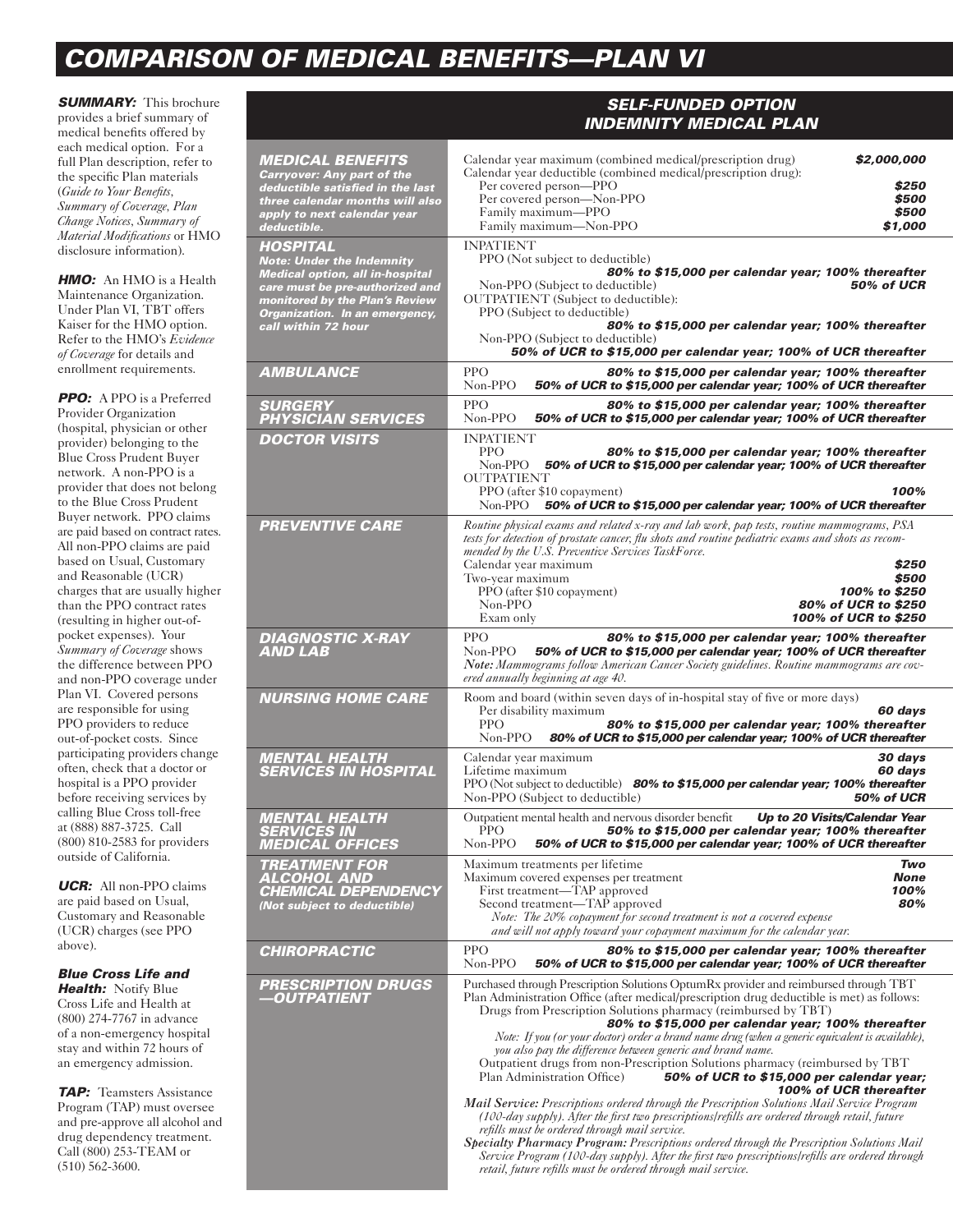# *TEAMSTERS BENEFIT TRUST (TBT)*

### *HMO OPTION—KAISER*

| Lifetime maximum<br>Calendar year deductible<br>Covered expense maximum<br>Per covered person<br>Family<br>Copayments applied to specific services                                                                                                                                     | none<br>none<br>\$1,500<br>\$3,000                                                                                     | If you choose the Kaiser HMO, you must live within the HMO service area<br>to enroll (see the list on the next page). Out-of-area benefits are available<br>for emergency only. For the most current details, call the Kaiser customer<br>service number printed on the back page or visit their web site at<br>www.kaiserpermanente.org.                                  |
|----------------------------------------------------------------------------------------------------------------------------------------------------------------------------------------------------------------------------------------------------------------------------------------|------------------------------------------------------------------------------------------------------------------------|----------------------------------------------------------------------------------------------------------------------------------------------------------------------------------------------------------------------------------------------------------------------------------------------------------------------------------------------------------------------------|
| Physician and surgeon services<br>Intensive care/cardiac care<br>Room and board<br>Laboratory and x-ray<br>Physical therapy<br>Administered medications<br>Other necessary services and supplies<br>Durable medical equipment<br>Emergency room (Note: Waived if admitted to hospital) | no charge<br>no charge<br>no charge<br>no charge<br>no charge<br>no charge<br>no charge<br>no charge<br>\$50 copayment | See Kaiser Evidence of Coverage and Disclosure form.                                                                                                                                                                                                                                                                                                                       |
| Within Kaiser's service area when approved by a Kaiser physician                                                                                                                                                                                                                       | no charge                                                                                                              | See Kaiser Evidence of Coverage and Disclosure form.                                                                                                                                                                                                                                                                                                                       |
| Physician and surgeon services                                                                                                                                                                                                                                                         | no charge                                                                                                              | See Kaiser Evidence of Coverage and Disclosure form.                                                                                                                                                                                                                                                                                                                       |
| Office visits, check-ups, exams, OB/GYN<br>Hearing and vision exams<br>Physical therapy visits<br>Allergy test injection visits<br>Administered medications, injections<br>Laboratory and x-ray                                                                                        | \$20/visit<br>\$20/visit<br>\$20/visit<br>\$20/visit<br>no charge<br>no charge                                         | See Kaiser Evidence of Coverage and Disclosure form.                                                                                                                                                                                                                                                                                                                       |
| Similar preventive care<br>Laboratory, x-ray and other tests                                                                                                                                                                                                                           | \$20 copayment<br>no charge                                                                                            | See Kaiser Evidence of Coverage and Disclosure form.<br>See Kaiser Evidence of Coverage and Disclosure form.                                                                                                                                                                                                                                                               |
|                                                                                                                                                                                                                                                                                        |                                                                                                                        |                                                                                                                                                                                                                                                                                                                                                                            |
| Skilled nursing facility care at authorized facility<br>no charge up to 100 days                                                                                                                                                                                                       | See Kaiser Evidence of Coverage and Disclosure form.                                                                   |                                                                                                                                                                                                                                                                                                                                                                            |
| In-hospital care<br>no charge up to 45 days per calendar year                                                                                                                                                                                                                          |                                                                                                                        | Note: The following are covered with no separate limits for days or visits: Schizophrenia,<br>schizo-affective disorder, bipolar disorder, major depressive disorders, panic disorder,<br>obsessive-compulsive disorder, pervasive development disorder or autism, anorexia nervosa,<br>bulimia nervosa and clinically-defined serious emotional disturbances of children. |
| Maximum visits per calendar year<br>Individual care<br>Group therapy                                                                                                                                                                                                                   | 20<br>\$20/visit<br>\$10/visit                                                                                         | See Kaiser Evidence of Coverage and Disclosure form.                                                                                                                                                                                                                                                                                                                       |
| Treatment, including counseling for dependency and medical management of<br>withdrawal symptoms, is provided in medical offices in group or individual<br>sessions at minor charge. Hospitalization provided at no charge for detox only.                                              |                                                                                                                        | Indemnity Medical option benefits also payable.<br>See Kaiser Evidence of Coverage and Disclosure Form.                                                                                                                                                                                                                                                                    |
| Not covered                                                                                                                                                                                                                                                                            |                                                                                                                        | See Kaiser Evidence of Coverage and Disclosure form.                                                                                                                                                                                                                                                                                                                       |
| Up to 100-day supply. If you are enrolled in the Kaiser Medical Option, your prescriptions<br>must be filled at a Kaiser facility pharmacy or mail service. You must also use their drug<br>formulary's list of approved medications for their pharmacy in your service area.          |                                                                                                                        | See Kaiser Evidence of Coverage and Disclosure form.                                                                                                                                                                                                                                                                                                                       |